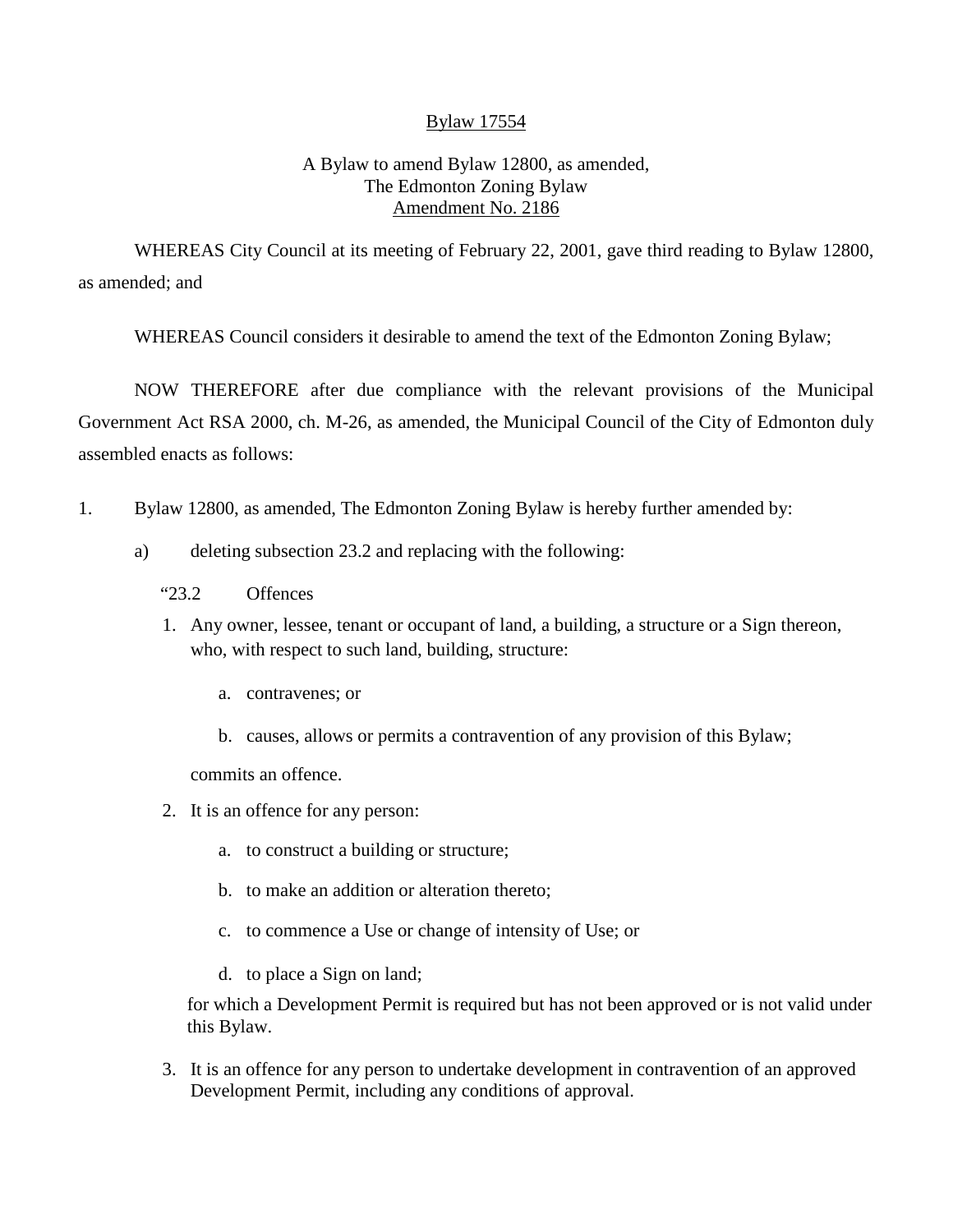- 4. It is an offence for any person not to take the corrective measures specified in a Violation Notice issued pursuant to subsection 23.3.
- 5. It is an offence for any person to continue to develop after a Development Permit has been cancelled or suspended.
- 6. Notwithstanding section 23.2(2), it is an offence to undertake development of a single Storey Accessory Building without a valid and approved Development Permit when a Development Permit is required.
- 7. Notwithstanding section 23.2(2), it is an offence to construct a fence, wall or gate exceeding the maximum Height prescribed in this Bylaw without a valid and approved Development Permit when a Development Permit is required.
- 8. Notwithstanding section 23.2(2), it is an offence to construct a Platform Structure without a valid and approved Development Permit when a Development Permit is required.
- 9. Notwithstanding section 23.2(2), it is an offence to keep an object in a residential zone that is prohibited or restricted under section 45 of this Bylaw without a valid and approved Development Permit, when a Development Permit is required.
- 10. Notwithstanding section 23.2(2), it is an offence to hardsurface an area within a Front Yard or a flanking Side Yard in a way that contravenes subsection 54.1(4) or subsection 54.1(5) of this Bylaw without a valid and approved Development Permit, when a Development Permit is required.
- 11. It is an offence not to display a development permit notification sign when a development permit notification sign is required, whether or not listed as a Development Permit condition.
- 12. Notwithstanding section 23.2(2), it is an offence to display a Temporary Sign without a valid and approved Development Permit, when a Development Permit is required.
- 13. It is an offence not to display the Sign ownership in a visible location on a Temporary Sign. It is an offence to deface, obscure or otherwise render the ownership identification illegible.
- 14. It is an offence to display a Temporary Sign without a development permit approval tag issued by the City of Edmonton.
- 15. It is an offence to have a Sign in an abandoned state."
- b) Deleting subsection 23.3 and replacing with the following:
	- "23.3 Enforcement
	- 1. When the City reasonably believes that an offence has been committed or is occurring, the Development Officer may notify either the owner of the land, the building or the structure,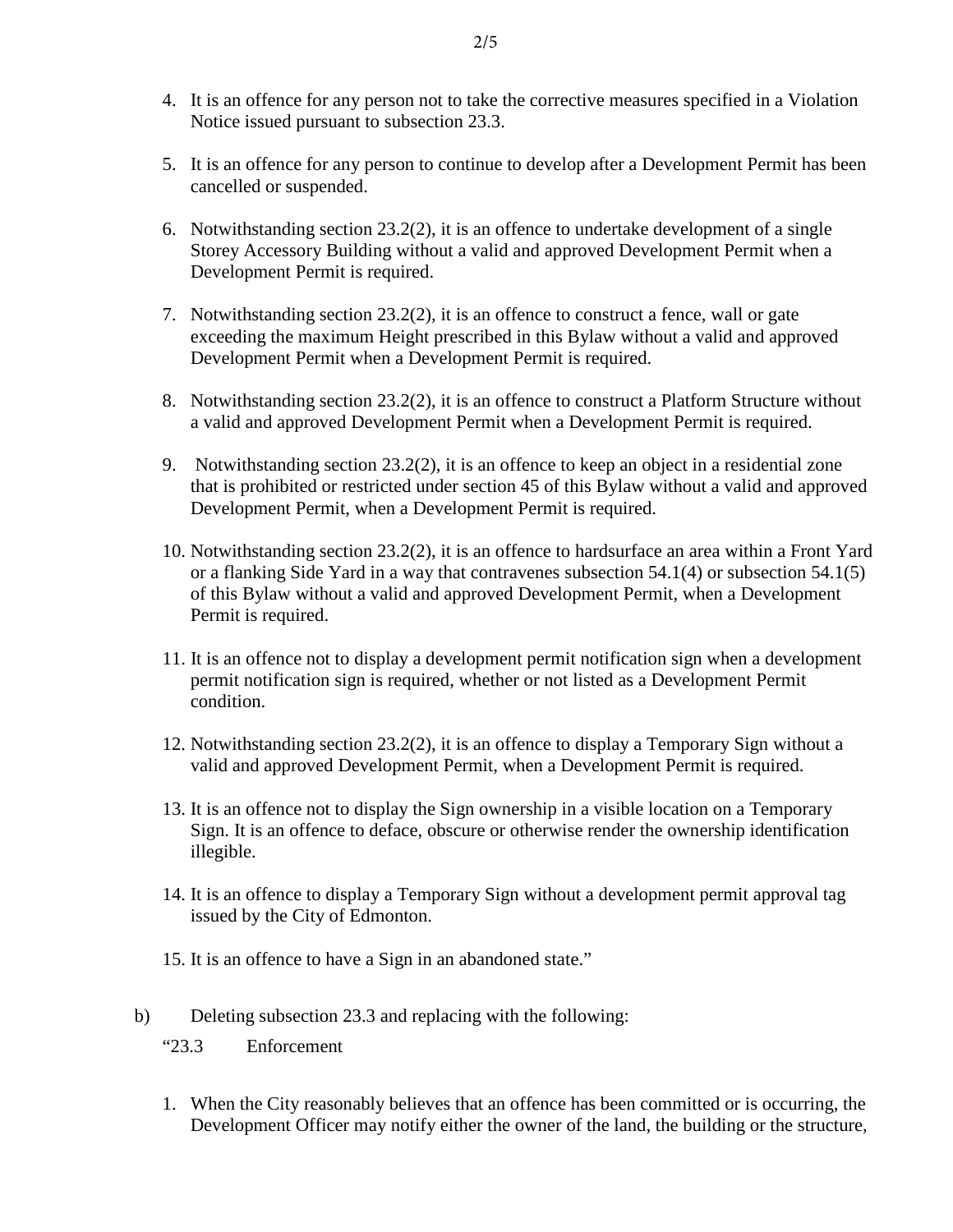the person in possession of the land, building or structure, the person responsible for the violation, including the applicant for the Development Permit, or any or all of them, of the contravention of this Bylaw, by

- a. delivering a Violation Notice delivered either in person, by facsimile or by ordinary mail:
	- i. to the owner of the land, building or structure, or the person in possession of the land, building or structure, at the address listed on the tax roll for the land in question; or
	- ii. to the applicant for the Development Permit, at the applicant's address as listed on the Development Permit application; or
	- iii. to the owner of the Sign, at a location where the owner carries on business; or
- b. notwithstanding the preceding subsection, for Temporary Sign offences, the Violation Notice shall be deemed to be delivered upon the Development Officer providing verbal notification of the offence and the Violation Notice to the owner of the Temporary Sign.
- 2. The Violation Notice shall state the following:
	- a. the nature of the offence;
	- b. the corrective measures required to remedy the offence and comply with this Bylaw;
	- c. the time within which such corrective measures must be performed; and
	- d. any penalty for not complying with the Violation Notice, if the corrective measures are not completed within the time specified.
- 3. The appearance of the name of any person, organization, corporation or other ownership on a Sign is prima facie proof that the person, organization, corporation or owner named thereon caused or permitted the Sign to be placed on land, and the person, organization, corporation or owner is responsible for any contravention of the provisions of this Bylaw and the offence.
- 4. The City is not required to issue a Violation Notice before commencing any other enforcement action under the Municipal Government Act, or this Bylaw, or at all."
- c) adding the following new subsection 23.4:
	- "23.4 Penalties
	- 1. A person who is guilty of an offence shall pay the applicable penalty amount specified in Section 23A.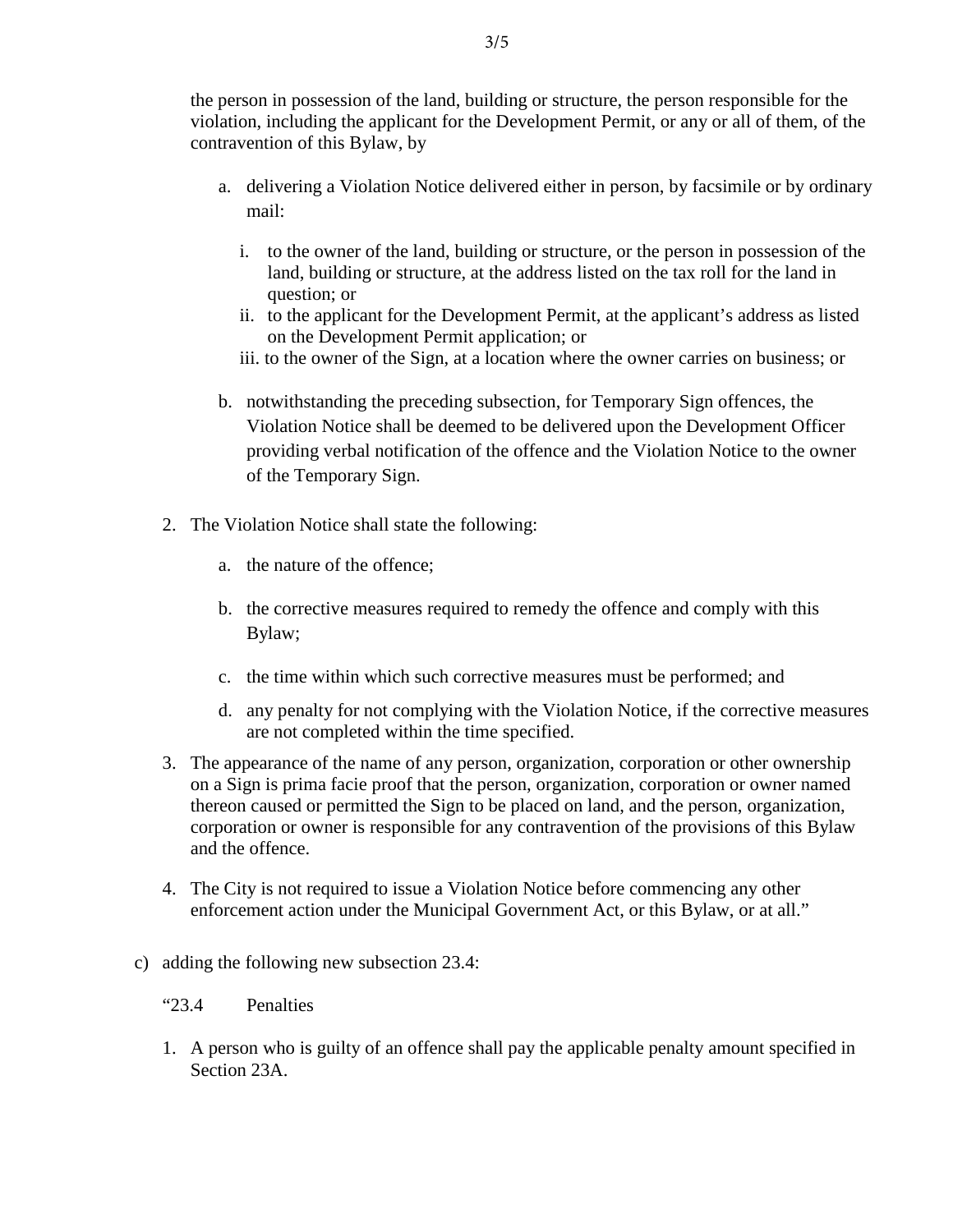- 2. Where there is a minimum penalty listed for an offence in Section 23A, that amount is the minimum penalty for that offence.
- 3. A subsequent offence means an offence committed by a person after that person has already been convicted of the same offence or has voluntarily paid a fine for the same offence."
- d) deleting "Section 23A Specified Penalties for Offences" and replacing with the following:

"Section 23A – Specified Penalties for Offences

| <b>Offence</b>                                                                                                                                            | <b>Section</b>          | <b>Minimum Penalty</b> | <b>Specified Penalty</b>  |
|-----------------------------------------------------------------------------------------------------------------------------------------------------------|-------------------------|------------------------|---------------------------|
|                                                                                                                                                           |                         | <b>First Offence</b>   | <b>Subsequent Offence</b> |
| <b>General Offences:</b>                                                                                                                                  |                         |                        |                           |
| Development without a Development<br>Permit                                                                                                               | $23.2(1)$ or<br>23.2(2) | \$1,000.00             | \$2,500.00                |
| Development in contravention of a<br>Development Permit, except for<br>development in contravention of section<br>12.2(3), 12.2(7), 12.2(16)              | $23.2(2)$ or<br>23.2(3) | \$1,000.00             | \$2,500.00                |
| Failure to Comply with a Violation Notice                                                                                                                 | 23.2(4)                 | \$500.00               | \$1,000.00                |
| Continuing development after a<br>Development Permit has been cancelled<br>or suspended                                                                   | 23.2(5)                 | \$1,000.00             | \$2,500.00                |
| <b>Specific Offences:</b>                                                                                                                                 |                         |                        |                           |
| Development of a Single Storey<br>Accessory Building without a<br>Development Permit                                                                      | 23.2(6)                 | \$250.00               | \$500.00                  |
| Construction of fence, wall or gate<br>exceeding maximum Height regulations<br>without a Development Permit                                               | 23.2(7)                 | \$250.00               | \$500.00                  |
| <b>Construction of a Platform Structure</b><br>without a Development Permit                                                                               | 23.2(8)                 | \$250.00               | \$500.00                  |
| Keeping an object in a residential zone<br>that is prohibited or restricted without a<br>Development Permit                                               | 23.2(9)                 | \$250.00               | \$500.00                  |
| Hardsurfacing an area within a Front Yard<br>or a flanking Side Yard in contravention<br>of subsection 54.1(4) or 54.1(5) without a<br>Development Permit | 23.2(10)                | \$250.00               | \$500.00                  |
| Failing to display a development permit<br>notification sign, whether or not listed as<br>a Development Permit condition                                  | 23.2(11)                | \$500.00               | \$1,000.00                |
| <b>Sign Offences:</b>                                                                                                                                     |                         |                        |                           |
| Temporary Sign without a Development<br>Permit                                                                                                            | 23.2(12)                | \$250.00               | \$500.00                  |
| Temporary Sign without a valid<br>development permit approval tag                                                                                         | 23.2(13)                | \$250.00               | \$500.00                  |